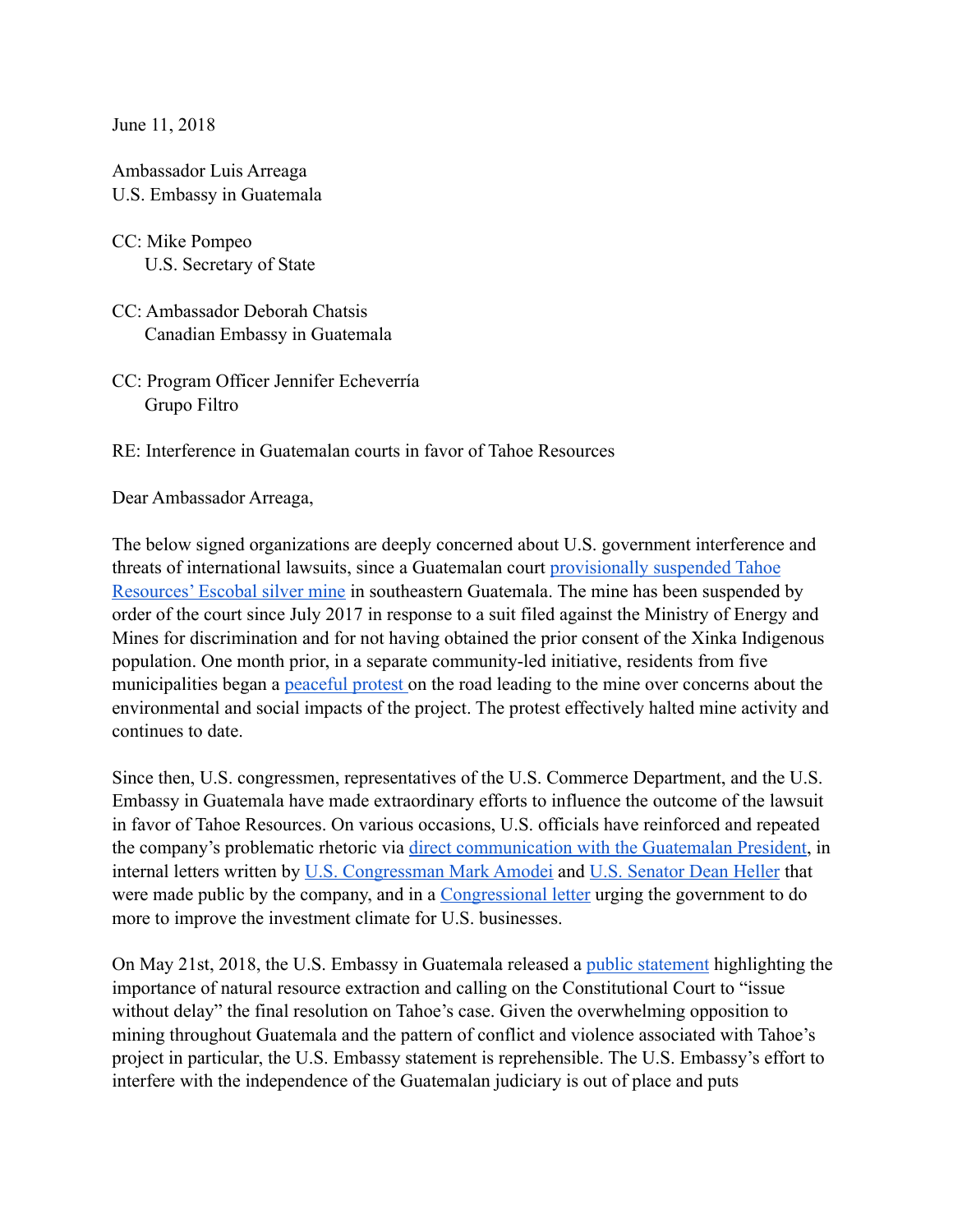environmental defenders and indigenous leaders who are legitimately and peacefully opposing mining projects at greater risk of repression.

While U.S. intervention in Guatemala's independent judicial processes is fundamentally wrong, [Tahoe Resources has lobbied for and stated](https://miningwatch.ca/blog/2017/10/16/guatemalans-denounce-tahoe-resources-plan-pick-them-apart) that U.S. intervention will swing the court decision in their favor. On September 25th, 2017, Tahoe CEO Ron Clayton remarked that, upon Tahoe's request, the U.S. government "had a big influence on even this last court decision", referring to the Guatemalan Supreme Court ruling earlier the same month, which temporarily reinstated the company's operating license.

Adding to the climate of conflict and pressure on the courts is the threat of international arbitration. On May 8th, 2018, the Washington-based International Law Institute [submitted a](https://elperiodico.com.gt/inversion/2018/05/09/presenta-memorial-por-mina-san-rafael/)  [brief to the Constitutional Court](https://elperiodico.com.gt/inversion/2018/05/09/presenta-memorial-por-mina-san-rafael/) flagging the risk of international arbitration should the court not permit Tahoe Resources to continue operating its conflict-plagued mine. The brief was filed by Guatemalan lawyers whose firm represents Tahoe Resources' wholly-owned subsidiary in Guatemala, Minera San Rafael. Just over a week later, on May 16th, Nevada-based Kappes, Cassiday & Associates (KCA) [filed notice of its intent to sue the Guatemalan government](http://www.prensalibre.com/guatemala/justicia/mineria-caso-la-puya-arbitraje-internacional-proyecto-minero-el-tambor-san-pedro-ayampuc) under the Dominican Republic–Central American Free Trade Agreement (CAFTA-DR) for at least US\$300 million. KCA bases its claim on the 2016 suspension of its Tambor gold mine for lack of prior consultation with affected communities, the Ministry of Energy and Mine's suspension of its export license and an alleged lack of state protection for the company up against community protests that it claims prevent it from further exploration work.

Such interference, through U.S. government lobby and threats of costly international lawsuits against the Guatemalan government, only serve to escalate tensions and cast doubt on judicial independence in Guatemala. These actions heighten the threat of violence and repression against Indigenous and non-Indigenous communities opposed to Tahoe Resources mine, as well as risks for the ongoing peaceful resistance to KCA's Tambor project.

Finding a "win-win solution", as the U.S. Embassy bulletin states, should not be the priority of the Constitutional Court. Rather, affected communities must be guaranteed due process concerning discrimination and the violation of their right to self-determination.

As the Constitutional Court assesses this case, the U.S. Embassy, the mining companies and their associates, must stop interference aimed at pressuring the Court to rule in Tahoe's favor. We urge the Embassy to retract its most recent statement and take concrete steps to support human rights defenders currently at increased risk for their legitimate and peaceful defense of their land, water, and livelihoods.

Please respond to Becky Kaump from the Network in Solidarity with the People of Guatemala at becky(at)nisgua.org; we look forward to your reply.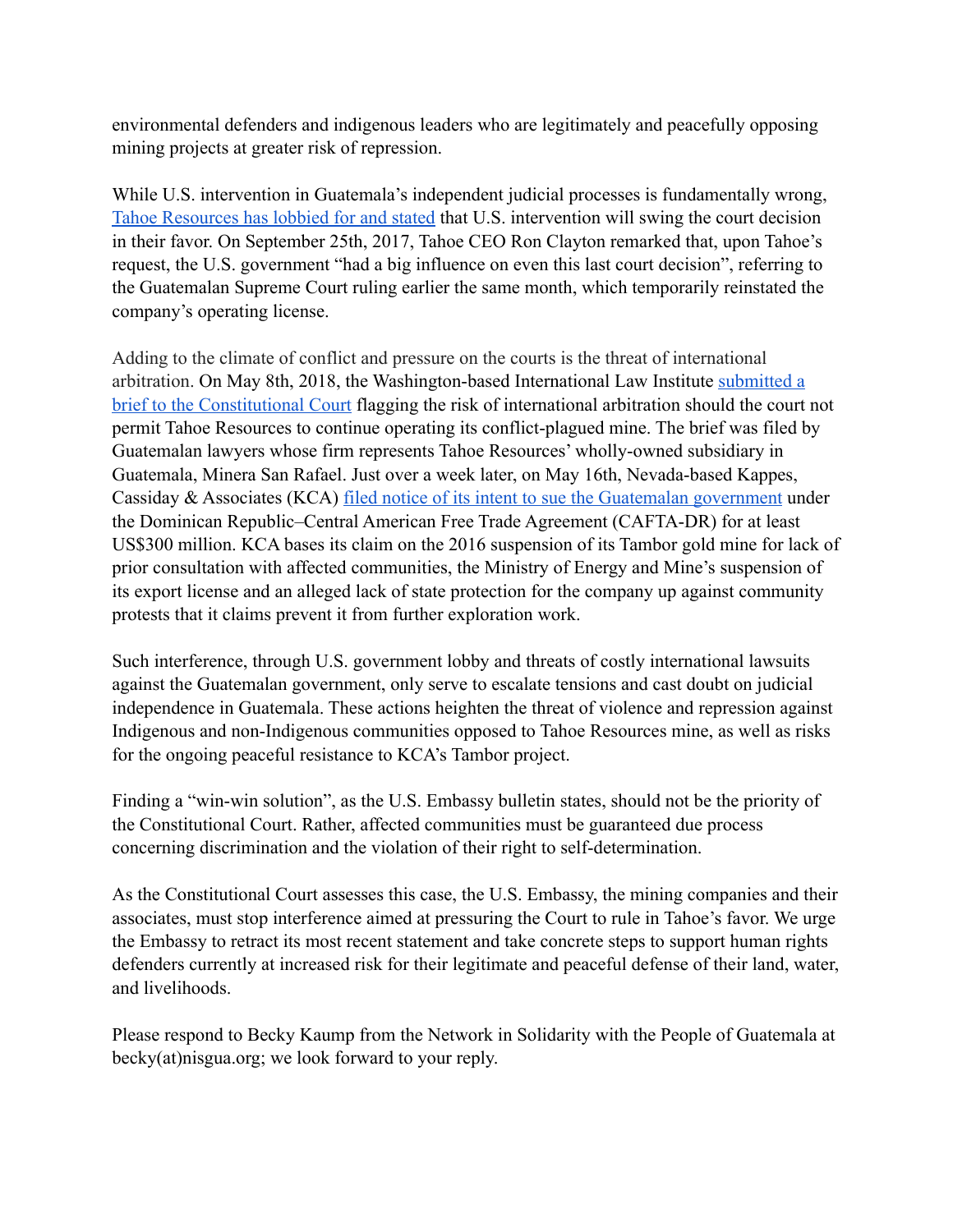## **Signed:**

GUATEMALA Parlamento del Pueblo Xinca de Guatemala Consejo Diocesano de Defensa de la Naturaleza – CODIDENA Colectivo Vida Justicia Consejo del Pueblo Maya (CPO) Asociación Feminista La Cuerda Asociación Para La Promoción Y El Desarrollo De La Comunidad "Ceiba" Asociación Q'anil, Guatemala Fundación Tierra Nuestra (FUNDATIERRA) Libertad para las Mujeres, Huehuetenango Plataforma Internacional contra la Impunidad Unidad de Protección a Defensoras y Defensores de Derechos Humanos – Guatemala (UDEFEGUA)

UNITED STATES Amnesty International Casa Baltimore/Limay **Earthworks** Guatemala Human Rights Commission (GHRC) Guatemala Solidarity Project Human Rights Defenders Project Network in Solidarity with the People of Guatemala (NISGUA) Oberlin Students in Solidarity with Guatemala (OSSGUA) Rights Action (U.S. & Canada) Rochester Committee on Latin America (ROCLA) Santa Elena Project of Accompaniment (SEPA) Students for Energy Justice (SEJ) Swift Foundation

## CANADA

Atlantic Regional Solidarity Network Comité pour les droits humains en Amérique latine (CDHAL) Education in Action Café Justicia Ottawa Guatemala Research Group (GRG), at University of Northern British Columbia Maritimes-Guatemala Breaking the Silence Network Mining Injustice Solidarity Network (MISN) Mining Justice Action Committee (MJAC) Mining Justice Alliance MiningWatch Canada Projet accompagnement Québec-Guatemala Socialist Project